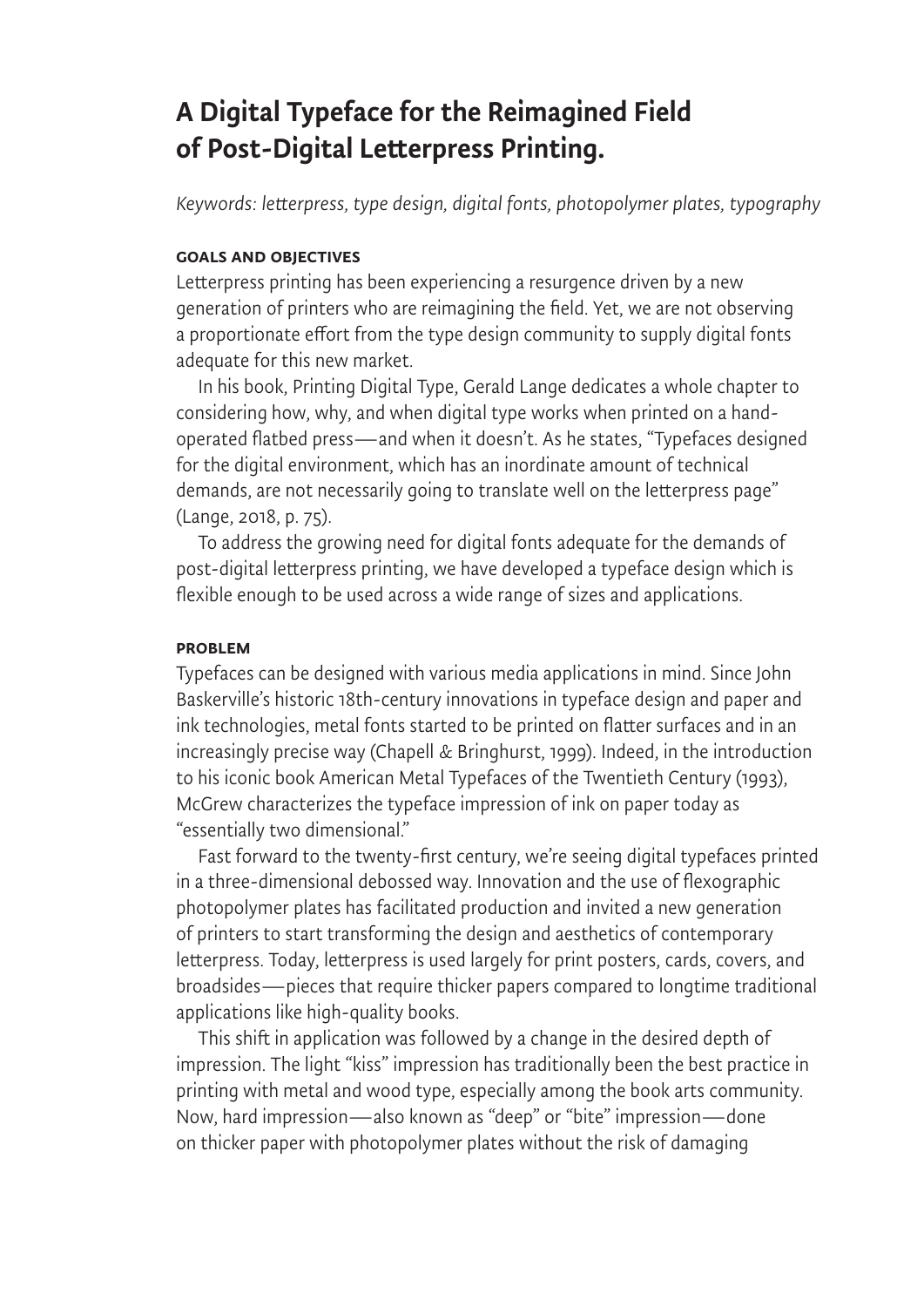irreplaceable type-sorts, has become more popular among a new generation of designers and printers.

As appreciation for three-dimensional deep impression printing has spread, so has the need for digital fonts, which can withstand these new technical conditions. The strong pressure, especially on thick soft papers, can make the ink spread significantly. It might fill white spaces irregularly and can distort original designs. In addition, the third dimension creates new areas of light and shadow inside and around the letterforms. With all of these effects, many of the new digital typefaces can have their features distorted and blurred.

Meanwhile, reproduction technologies have evolved to translate type designs into flat surfaces. Nearly all obstacles between the design of the type and its final appearance in texts on paper or screen have now been removed (Unger, 2018 p.90). Typefaces are largely designed on screen and often read on screen. Designing for screens has therefore become the main requirement for typeface designers since 2014 (Unger, 2018 p.99).

Yet the incredible evolution in type design tools, formats, and software like variable fonts—has provided opportunities for its users to generate new typefaces that can function across a wider variety of outputs.

#### **METHODOLOGY**

To address these problems, we turned to experimental research while developing an original digital typeface. Our methodology began with a literature review, followed by the generation of sketches, prototypes, and tests to help understand and address the design problems identified through our review process and observations in the field.

To date, we have developed an extensive practice: printing on metal and photopolymer plates in both platten and flatbed presses; in diverse studio settings, including two educational institutions; and privately owned letterpress studios in the United States.

We have gathered a significant amount of print samples and information on traditional and contemporary practices in the United States, and we have built the necessary knowledge and analytical skills to formulate the hypotheses and generate the briefings that are guiding our design exploration.

## Initial Conclusions and Contribution

The main features of our new typeface design are: big x-height and open counters; semi-condensed proportions; soft, slightly modulated strokes; and simple endings and clear joints. The result is an approachable, friendly, informal yet sturdy sans serif. Inspired by the new uses of letterpress printing, it retains its main features and attractiveness across a range of sizes and applications beyond